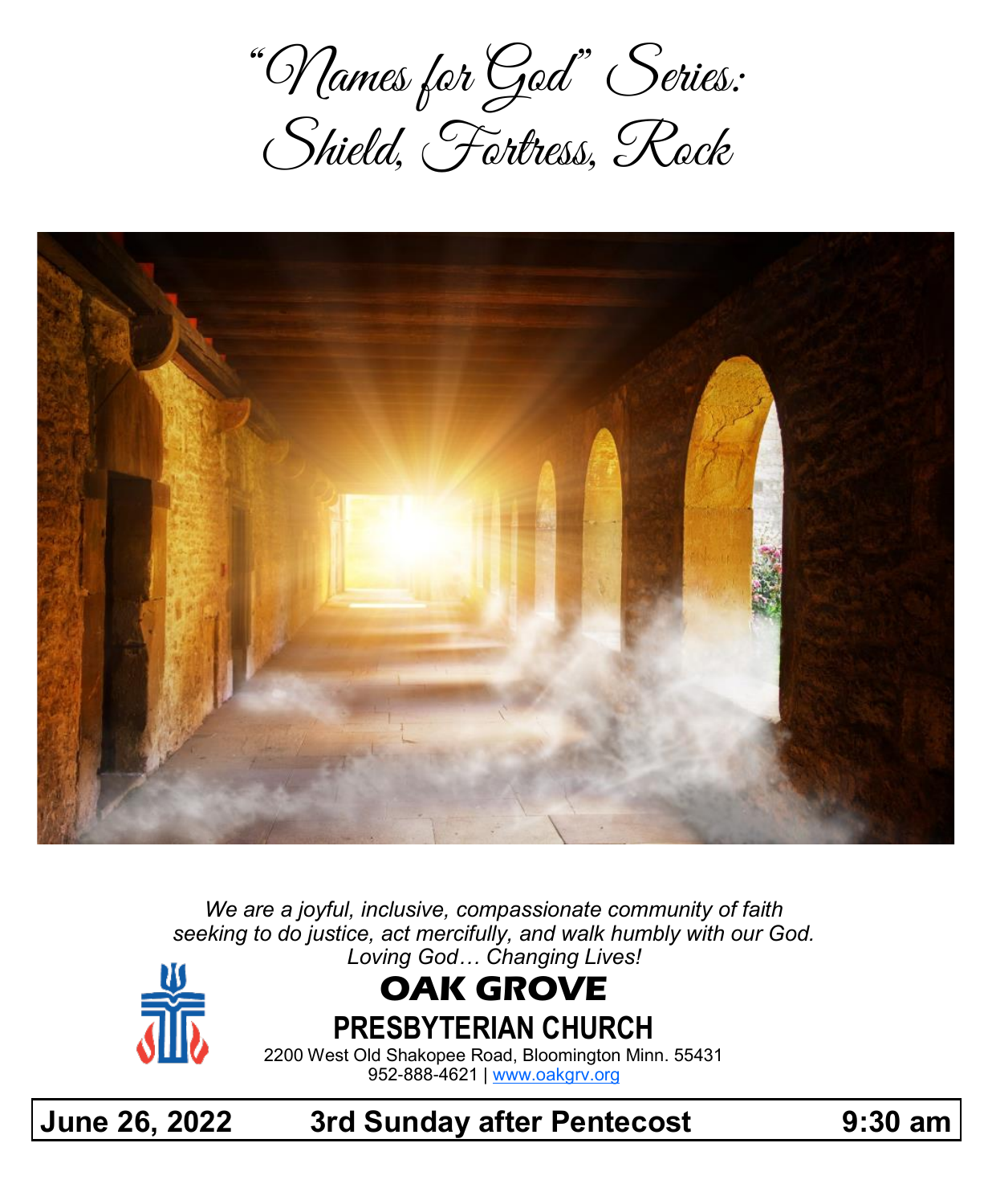### **A Thought to Ponder** (from the Social Justice Committee)

"*A church that has lost its voice for justice is a church that has lost its relevance in the world*." – Rev. Dr. Martin Luther King, Jr.

### **We Gather in God's Name**

### **Prelude** Piano Duets **Prelude** Piano Duets **Prelude** Piano Duets **Prelude** Piano Duets **Prelude** Piano Duets **Prelude** Piano Duets **Prelude** Present and *Prelude* Preludes **Preduced by Prelude** Present and *Prelude* Prese

#### **Welcome & Announcements**

### **Lighting of the Christ Candle**

### **Call to Worship** Lisa Pomroy

Creating God, blessed are you and blessed is this time and place. Thank you for your people gathered here.

### **We are here! Being the Church! We have not retreated! We are standing in praise!**

Reconciling Redeemer, you are the mender of our souls and the healer of our broken bodies. You lift us up, strengthen and sustain, nurture and nourish, heal and help.

### **Holy Fire, ignite a new spark in the heart of each one gathered here.**

Light our way. Warm our bodies. Inspire our tongues to speak a new word, to shout another praise, and to sing an amazing song that will bring to us life and to you honor and glory!

### **Let us worship God!**

| *Opening Hymn | "Bring Many Names" | 760 |
|---------------|--------------------|-----|
|               |                    |     |

### **\*Opening Prayer** Lisa Pomroy

**Holy One, whom no image can encompass, no definition encircle, and yet who meets us in the gentle touch of love, the beauty of a butterfly's wing, and the laughter of children, help us to move beyond our attempts to limit you, intellectualize you, or to eliminate you from all that is earthy or vibrant, so that we may greet you in every particle of this spectacular universe which you are creating. Amen.**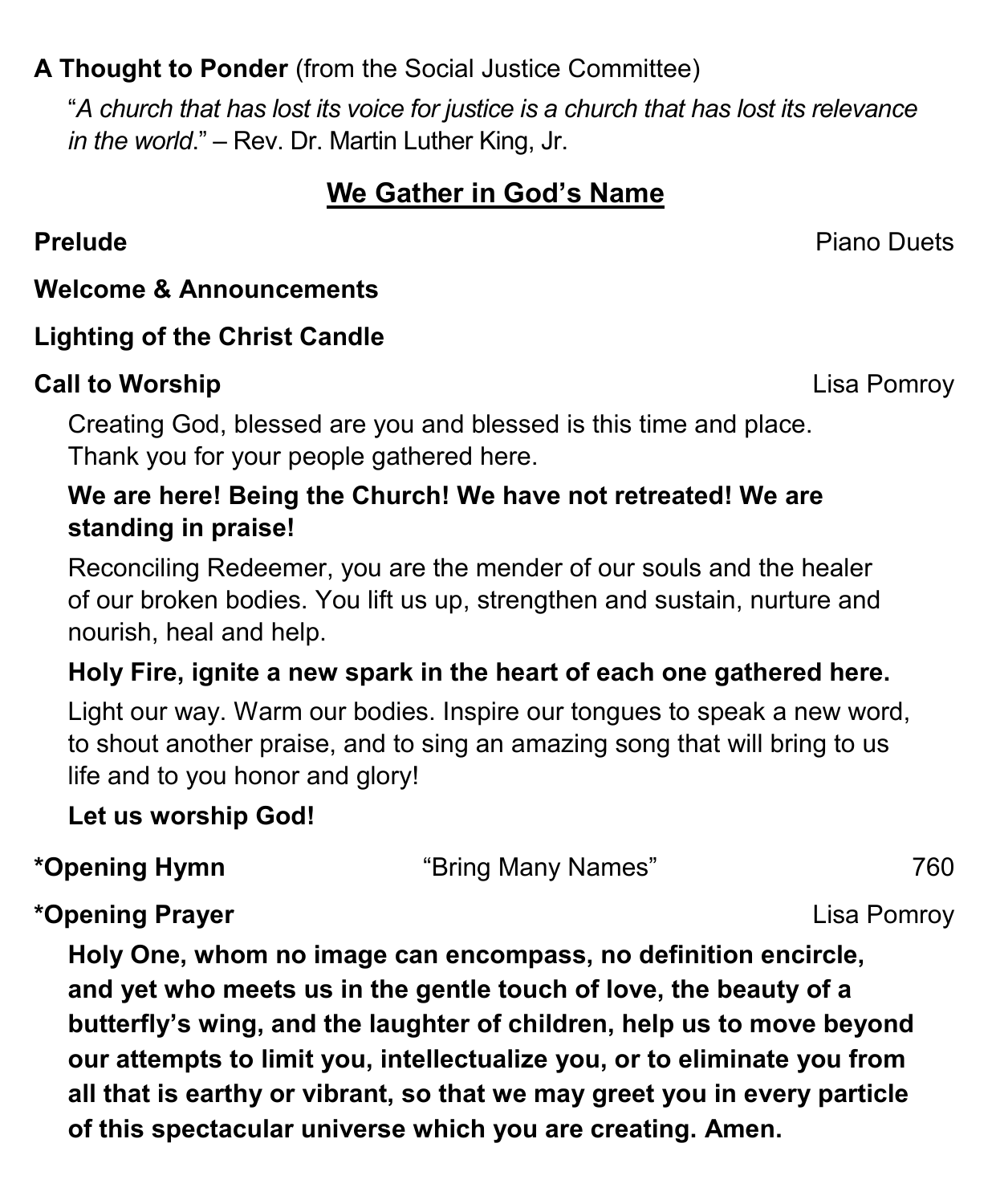#### **\*Passing the Peace Lisa Pomroy**

Let us greet one another as new beings, reconciled to God and one another. The peace of Christ be with you.

#### **And also with you.**

### **We Listen for God's Word**

**Time for the Young & Young at Heart**

**Sending Song** "Go, My Children, With My Blessing" (verse 1) 547 **Go, my children, with my blessing, never alone. Waking, sleeping, I am with you, you are my own. In my love's baptismal river, I have made you mine forever. Go, my children, with my blessing, you are my own.**

**Prayer of Illumination**

| <b>Scripture</b> | Psalm 46 (OT: p. 517   LPOT: p. 636)      |
|------------------|-------------------------------------------|
|                  | Isaiah 44:1–8 (OT: p. 637   LPOT: p. 823) |

**Message**

**Presentation of Tithes & Offerings**

**Call to Offering**

**Anthem/Offertory Family of Freda Williams** 

**\*Doxology**

**Praise God from whom all blessings flow, Praise God all creatures here below, Praise God above ye heavenly host, Creator, Christ, and Holy Ghost. AMEN**

**Prayers of the People**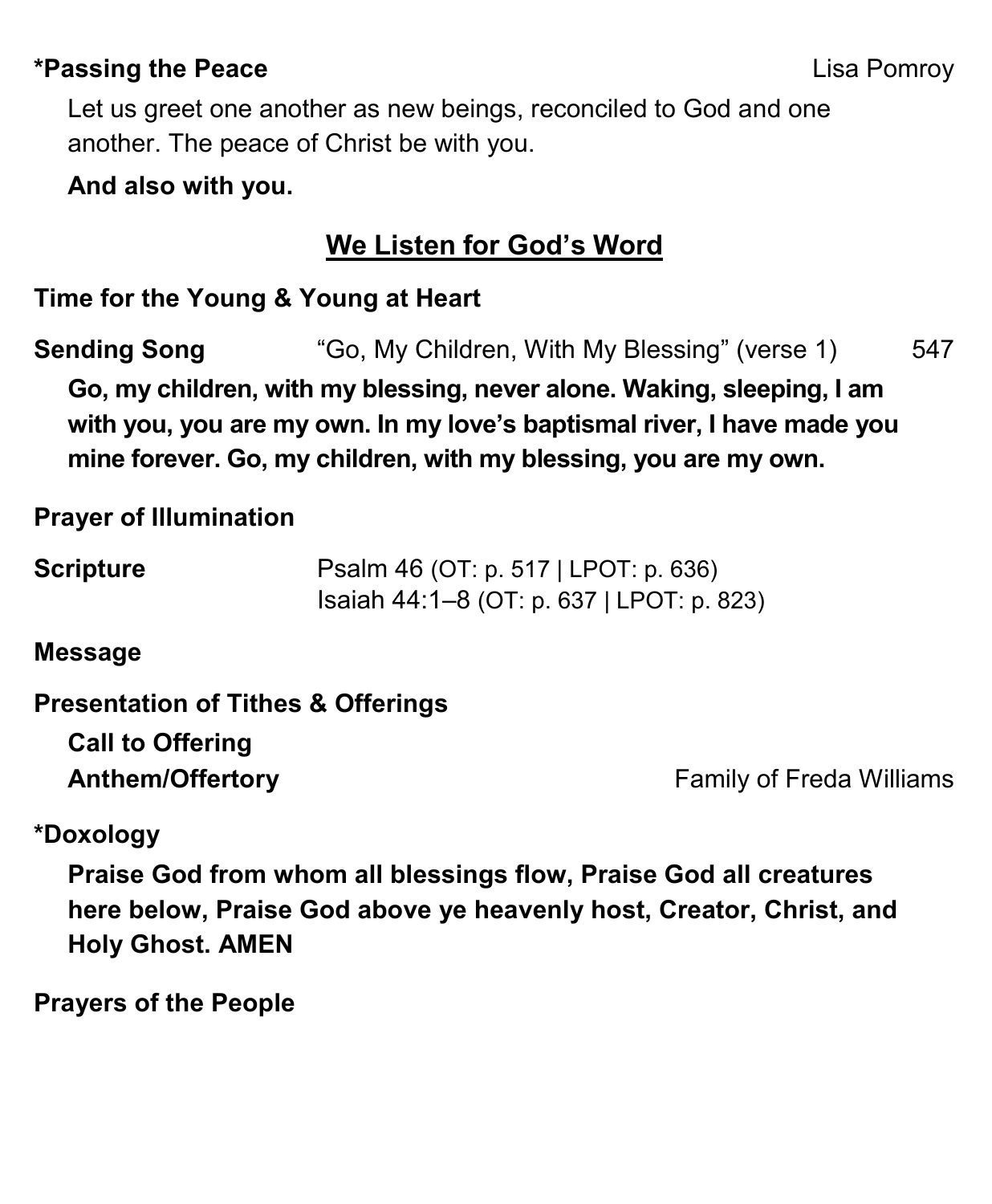### **The Lord's Prayer** (*adapted by Parker Palmer*)

**Heavenly Father, heavenly Mother, Holy and blessed is your true name. We pray for your reign of peace to come. We pray that your good will be done. Let heaven and earth become one. Give us this day the bread we need. Give it to those who have none. Let forgiveness flow like a river between us, from each one to each one. Lead us to holy innocence beyond the evil of our days — Come swiftly Mother, Father, come. For yours is the power and the glory and the mercy: Forever your name is All in One.**

### **We Go Forth in God's Name**

| <i><b>*Closing Hymn</b></i>        | "God Is Our Refuge and Our Strength" (vss 1–2,4) | 329 |
|------------------------------------|--------------------------------------------------|-----|
| *Benediction                       |                                                  |     |
| <b>Postlude</b>                    |                                                  |     |
| *Please rise in body or in spirit. |                                                  |     |
|                                    | 유유유유유                                            |     |
|                                    | Participants in worship today include:           |     |
|                                    | Presiding Pastor: Bart Roush;                    |     |
|                                    | Liturgist: Lisa Pomroy;                          |     |
|                                    | Singers: Family of Freda Williams;               |     |

Organist: **Nancy Hauser** | Director of Music/Piano: **Judy Cooper;**

Sound, Light, Video: **Ruth Dukelow, Greg Johnson & Chris Diller**

Chancel flowers are given by **Enid & Dick Lang,** in *honor* of *our 60th wedding anniversary on June 30,* and **Jim, Beth, Barbara & Susan,** in *memory* of *Jean McCarl, wife and mother.*

Greeter: **Barb Johnson**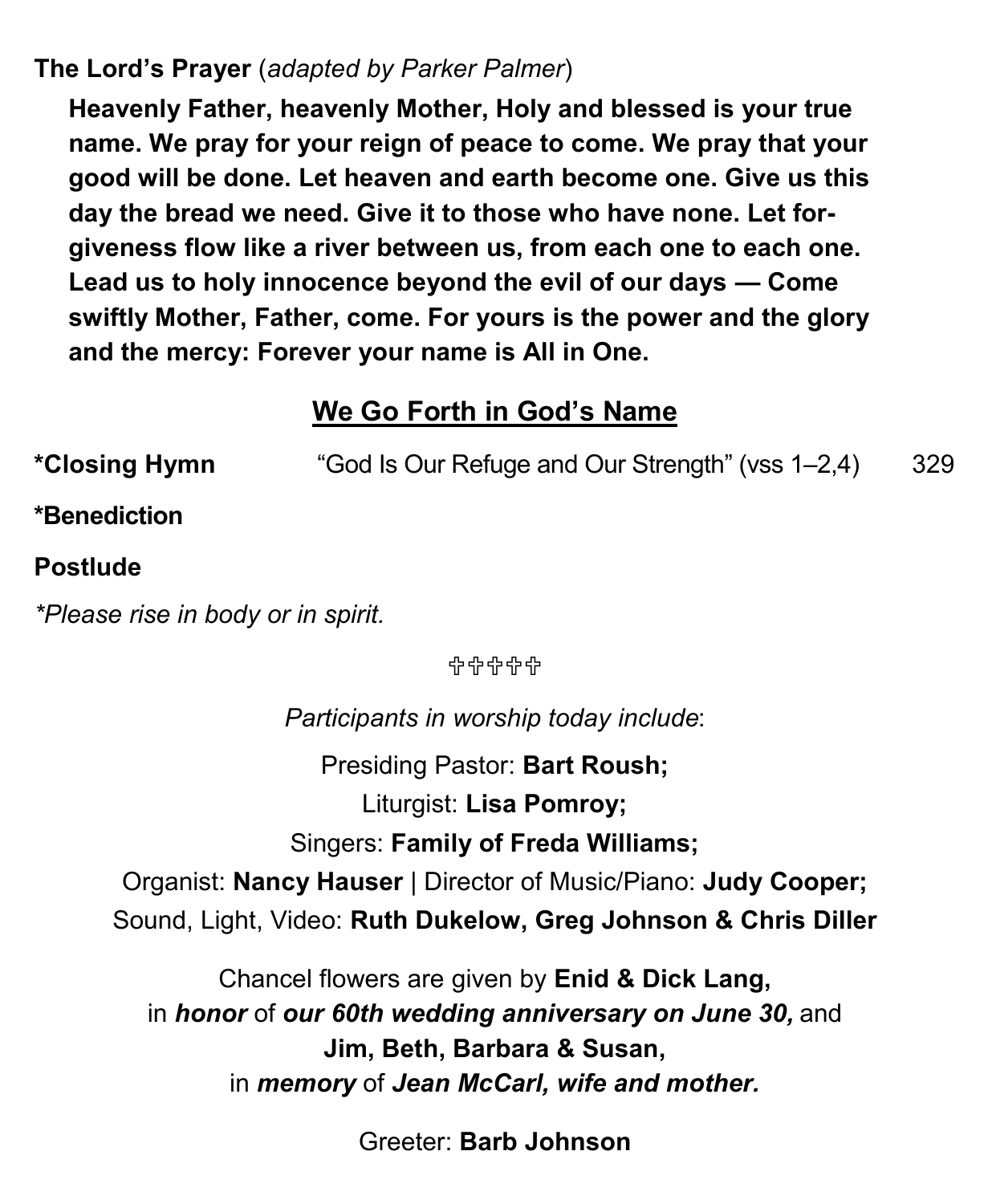# **Oak Grove Presbyterian Church**

# **Welcome, Oak Grove members and visitors, we're glad you're here!**

We are proud to be a Matthew 25, Green Care and More Light Congregation.

The congregation of Oak Grove values its roots that go back more than 150 years, even as we follow the movement of the Spirit into new ways of being and doing.

We always welcome your suggestions.



### **Prayer Requests**

Please contact the church office to let us know when you have new requests or updates for family and friends, or when a death occurs so we can support and care for you or your loved one.

[ogpc@oakgrv.org](mailto:ogpc@oakgrv.org)

952-888-4621

#### **IVC Succession Planning Opportunity**

The [International Village Clinic](http://www.villageclinic.org) (IVC), in Marufpur, India, is dedicated to bringing health and medical services to the poor villages of India. The preventative program supports the ongoing wellness of its participants through vaccinations, nutrition, education and family planning. The IVC's proactive curative program encompasses efforts to cure disease and illness, and to treat medical conditions.

Dr. Abul Sharah, the founder and current leader of the IVC, is currently creating a succession plan to build a fund large enough so that the capital gains will fund the IVC, each year, in perpetuity. The fund amount goal is \$3.5 million, and more than \$2.4 million has been raised thus far. Oak Grove has been supporting the IVC for many years and five members of Oak Grove have visited the IVC compound in India.

If you want to donate to this fund, you may designate stock, set aside monies in your will, or send a check, made out to Oak Grove, with "IVC Succession" in the memo line. For a description of the succession plan, please visit: [https://bit.ly/3wFxBpJ.](https://bit.ly/3wFxBpJ) Questions? Contact Greg Johnson at glasm@frontiernet.net. Thanks for your support!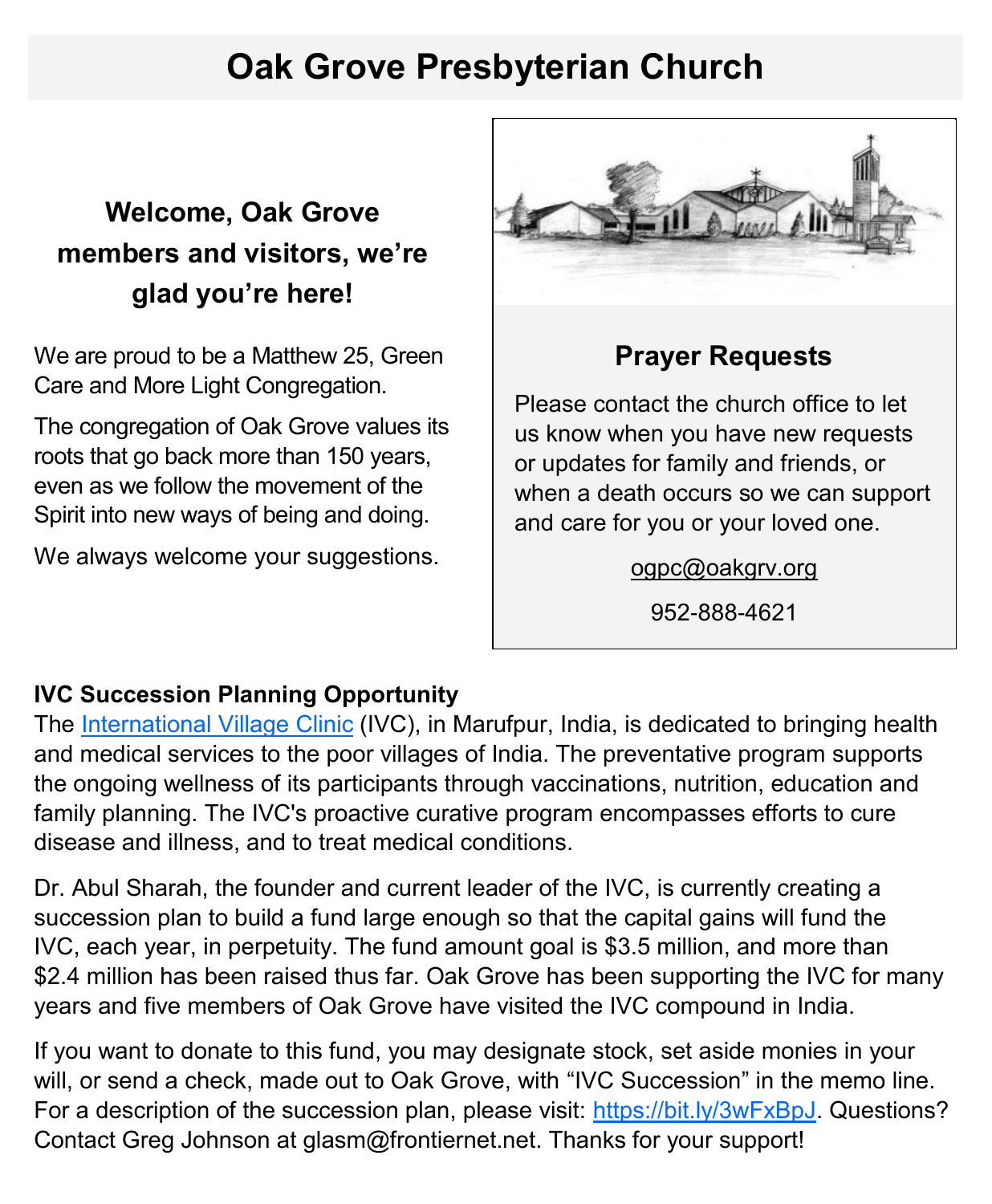### **NEWS & ANNOUNCEMENTS**

#### **Save the Dates!**

Sunday, July 3: Y'all come and sing! Meet in the sanctuary at 8:45 am to rehearse a song to sing in the service, all are welcome!

Sunday, July 10: Recognition of Tim Dubis during worship service followed by a postservice celebration.

Sunday, July 17: Pastor Bart's installation during worship service.

#### **Church Hours**

The church office will be closed Monday, July 4 for Independence Day.

#### **Pancake Breakfast for VEAP: Monday, July 4 (8–11:00 am)**

Please bring a non-perishable food item or cash to donate. Tables will be separated – masks can be worn – let's enjoy being together. Hosted by Bob and Karen Gerdes (10741 Sheridan Ave).

#### **Men's Fellowship at Zeke's: Tuesday, July 5 (noon)**

Join us for "Burgers 'n' Brew" the first Tuesday of the month at Zeke's Place (7700 W Old Shakopee Rd). This event pairs young(er) and old(er) men for a time of fellowship while enjoying lunch. Pick up someone who needs a ride and develop new friendships. Questions? Contact Gordon Beattie at 952-941-0742.

#### **Summer Suppers: 2nd and 4th Wednesdays of June, July and August!**

Summer Suppers is a wonderful opportunity for the Oak Grove community to be together in a relaxed way over the summer. We will gather on someone's porch, patio, lawn or garage for a potluck dinner at 6 pm.

July 13: Bev Bliss (host) 9408 Nicollet Ave. S, Bloomington

July 27: Don Wagner (host) 8341 Lyndale Ave S, Bloomington

Please plan to bring something to share (salad, main dish, dessert, etc.); whatever food shows up is our supper! If you are interested in hosting, please contact Kathy Tominiski (952-888-0697).

#### **Join us at a Twins Game!**

We return to Target Field on Sunday, Aug. 21 (first pitch is at 1:10 pm) to cheer on the Twins vs. the Texas Rangers. We will be in section 302 (rows 3–6) and tickets are \$17. Sign up via the church website ([https://www.oakgrv.org/game/\)](https://www.oakgrv.org/game/). Questions? Contact Ron Dubis (612-868-9194).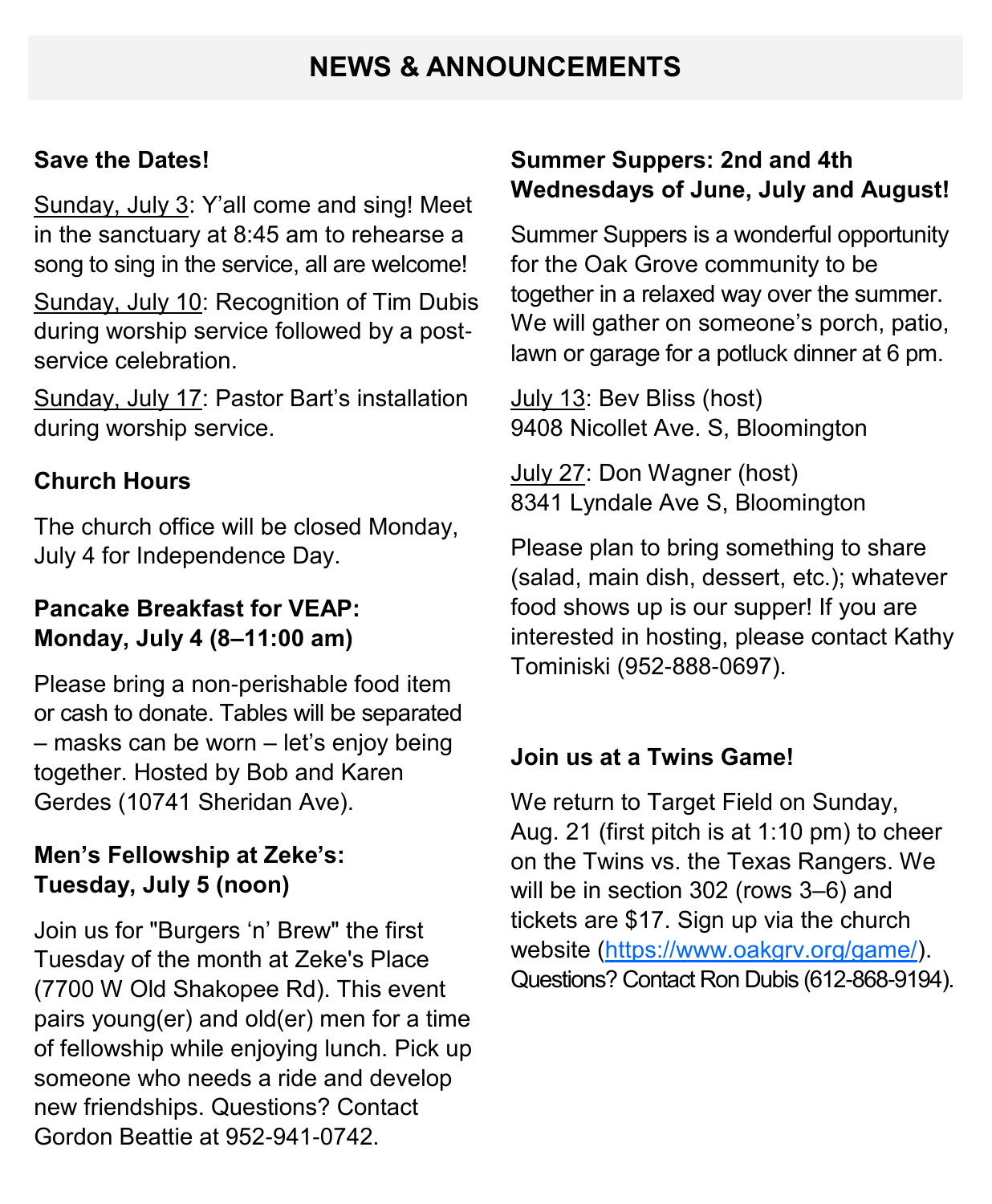### **NEWS & ANNOUNCEMENTS**

#### **Men's Prayer Breakfast**

Join other Oak Grove men for a time of fellowship while enjoying breakfast. The group meets weekly on Thursday mornings (7:30 am) at Denny's (4209 American Blvd W, Bloomington 55437).

#### **Bible Study**

Join Pastor Bart and/or Pastor Mary each week on Thursdays (noon–1:00 pm) via Zoom to look at the scripture that will be the basis for the sermon the following Sunday. No pre-reading is needed. We will read the scripture together and then dive in!

#### **Funerals & Special Events at Oak Grove**

The Funeral/Memorial Committee needs some additional people willing to help serve refreshments/lunch. Please call the church office (952-888-4621) if you are interested. Thank you.

#### **Yellow Name Tags**

On Sundays, visitors at Oak Grove wear yellow name tags. Please take the time to introduce yourself and welcome them.

#### **Call for Nominations!**

The Nominating Committee is asking the congregation for suggestions of members you would like us to consider for the Class of 2025 Elders and Deacons, as well as a one-year youth elder. To suggest a name for consideration, please visit: www.oakgrv.org/nominate/.

Or tell us in person or via email! The 2022 Nominating Committee includes Karen Alonzi, Emma Wasko, Jim McCarl, Verona Stoesz, Darlene Throndson, Patty Nail, Mary Crampton, Rod Myers and Linda Johnson. Thank you!

#### **Palestinian olive oil is back in stock!**

Oak Grove has sold olive oil for many years with the proceeds helping the Palestinian people in various ways: hospitals, schools, and replanting of olive trees which have been destroyed for building settlements on contested land.

Call the church office (952.888.4621) if you are interested in purchasing a large (750 ml  $\omega$  \$23) or a small bottle (500 ml  $\omega$  \$18).